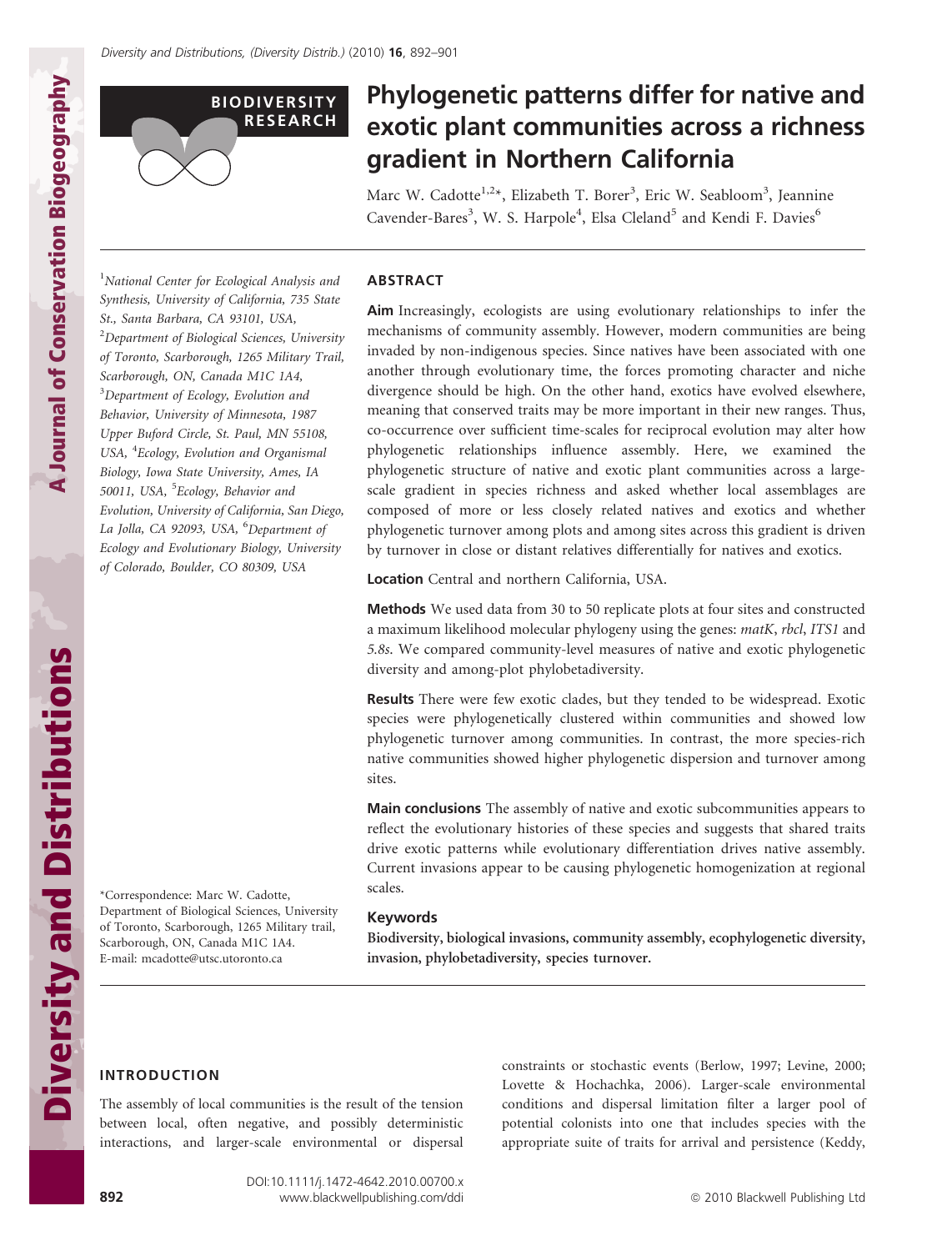1992; Weiher & Keddy, 1995). As non-indigenous species are added to regional species pools, their ability to invade local communities is the result of successfully passing through each of these filters controlling arrival, establishment and spread.

To test hypotheses about the assembly mechanisms generating diversity patterns, ecologists increasingly are employing phylogenies to quantify the potential evolutionary divergences among species that might be relevant to community assembly (Webb, 2000; Webb et al., 2002; Cavender-Bares & Wilczek, 2003; Cavender-Bares et al., 2006, 2009; Lovette & Hochachka, 2006; Helmus et al., 2007; Cadotte et al., 2009). The underlying premise of using a phylogenetic tree to represent phenotypic dissimilarity is that ecological divergence is correlated with the time since two species shared a common ancestor (Darwin, 1859; Felsenstein, 1985; Harvey & Pagel, 1991; Prinzing et al., 2001; but see: Dormann et al., 2010). Thus, to the degree that phylogeny correlates with phenotypic or niche variability, phylogenetic community patterns can provide important insights into the assembly and maintenance of ecological communities and the relative roles of differentiating and similarity-promoting community-assembly mechanisms (Cavender-Bares et al., 2009). Specifically, analysis of phylogenetic community structure has been used to test whether local communities are composed of species that are more closely related (i.e. phylogenetically clustered) or more distantly related (i.e. phylogenetically over- or evenly dispersed) than expected at random (Webb, 2000; Webb et al., 2002; Cavender-Bares & Wilczek, 2003; Cavender-Bares et al., 2006; Helmus et al., 2007). It is typically thought that phylogenetic clustering (or lack thereof) in co-occurring species may provide evidence about the relative strengths of environmental filtering (or trait convergence) compared to niche differentiation (trait divergence) (Webb et al., 2002).

The ability to detect phylogenetic assembly patterns depends on both the structure of the source phylogeny and strength and depth of the phylogenetic signal in functional traits that drive community structure (Kembel, 2009; Swenson, 2009). However, plant communities contain species associations that have developed over long evolutionary time-scales (i.e. natives), while some members of regional floras are relatively recent additions (i.e. exotics). It remains untested whether these evolutionary associations are reflected in phylogenetic community patterns. Species assemblages that have co-occurred over sufficiently long time-scales are likely to have reciprocal evolutionary influences on resource use and interactions. For such assemblages, niche divergence should be stronger than, e.g., random Brownian motion evolution (Prinzing et al., 2008). Species evolving elsewhere are not likely to have responded to the same pressures along the same axes of differentiation nor stumbled across the same partitioning strategies, and the net effect of combining such disparate taxa should be that, on average, niche differences conform more to random or Brownian niche evolution. Here, conserved traits should influence community patterns among exotics more than for native species.

Therefore, examining the composition of plant communities across a large spatial gradient in species richness in central/ northern California (see Fig. S1), we hypothesize that native species, with higher pressure for character divergence, should show less of a phylogenetic signal in community patterns; whereas conserved traits should be more important for limiting the distribution of exotics species. Further, if conserved traits are more important for exotics, we hypothesize that successful exotic lineages should be distributed more broadly across the gradient and phylogenetic turnover (e.g. phylobetadiversity: Graham & Fine, 2008) should be low compared to the levels of phylobetadiversity for natives. It has been shown recently that successful exotics are phylogenetically distinct within their invaded communities (Mitchell et al., 2006; Strauss et al., 2006; Diez et al., 2008), and closely related exotics tend to be similarly successful in new regions (Cadotte et al., 2009). Here, we ask whether these underlying phylogenetic patterns matter for our interpretation of the processes driving community assembly across spatial scales.

# METHODS

## Locations and sampling

Percent plant cover was estimated for species present in four herbaceous-dominated sites in central California, USA: Jasper Ridge Biological Preserve, Mclaughlin Natural Reserve, Sierra Foothills Research and Extension Center and Hopland Research and Extension Center. Jasper Ridge Biological Preserve is located in central coastal California (37.4° N,  $122.2^{\circ}$  W), a 481- ha preserve, and research is at 120 m in elevation and receives 65 cm of precipitation. McLaughlin Natural Reserve (38°52'26" N, 122°25'54" W), a >2800- ha research site at around 400- m elevation, receives approximately 65 cm of annual precipitation. Sierra Foothills Research and Extension Center (39.285,  $-121.289$ ), located in the western foothills of the Sierra-Nevada range, is at around 300 m elevation and receives approximately 65 cm of annual precipitation. Finally, Hopland Research and Extension Center  $(39.000, -123.090)$  is located at around 500- m elevation in the eastern foothills of the California Coastal range and receives approximately 94 cm annual precipitation (see Fig. S1 for location map and Table S1 for environmental summary).

At each site, three closely associated blocks with 10 permanently marked  $1-m^2$  plots were sampled for plant cover in 2007, except for Sierra, which had five more distantly distributed blocks (these plots are part of the Nutrient Network experiments, and general methodological descriptions are available as Appendix S1). At peak biomass (April– May 2007), areal cover was estimated in each of the plots for each plant species separately using a modified Daubenmire method (Daubenmire, 1959), in which cover is estimated to the nearest 1% for each species overhanging the plot. All taxa were identified to the species level, unless there was insufficient plant material present; in these cases, identifications were made to the genus or family level.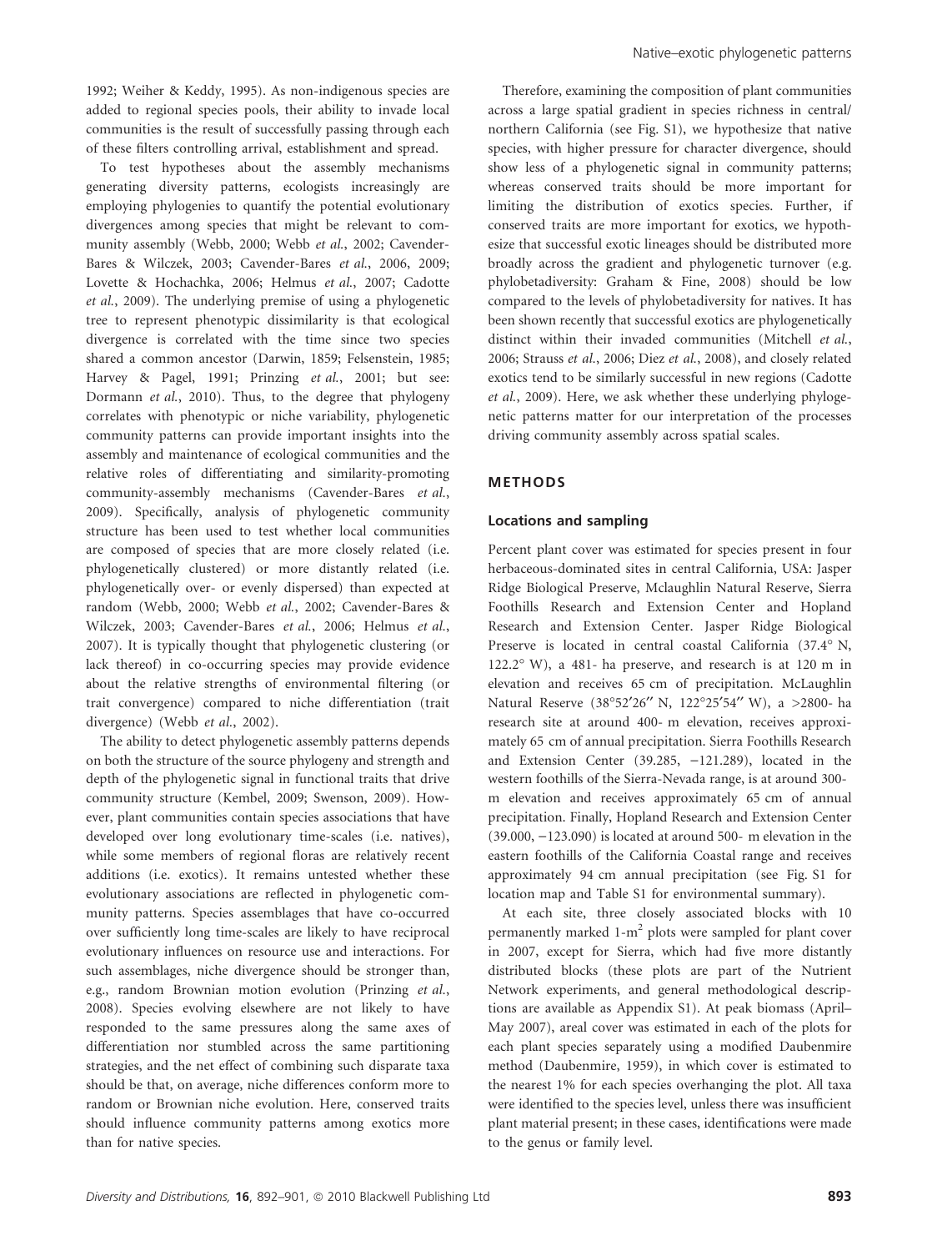## Phylogenetic construction

We constructed a phylogeny for all 98 species recorded at the four sites (see Appendix S2 for a list of all species). In August 2008, we searched Genbank (Benson et al., 2005) for four sequences commonly used in published angiosperm phylogenies: matK, rbcl, ITS1 and 5.8s. Of the 98 species, 72 had at least one sequence represented in Genbank. Nine species were not included in Genbank, and we used sequences from a congeneric relative; 17 species were not identified to species level (see Appendix S2). Of these 17, three were identified only to family: Apiaceae, Iridaceae and Asteraceae, and as placeholders we used Apium graveolens, Iris forrestii and Helianthus annuus, respectively. For the other 14 species identified to genus, we used species known to occur in western North America (Niehaus, 1976; Spellenberg, 2001). Additionally, we included two representatives of early diverging lineages as outgroup species, including Amborella trichopoda and Magnolia grandiflora. For these 100 species, we aligned sequences using MUSCLE (Edgar, 2004). We then selected best-fit models of nucleotide substitution for each gene using the Akaike Information Criterion, as implemented in Modeltest and MrModeltest (Posada & Crandall, 1998, 2001).

Using the aligned sequences and the estimated models of nucleotide substitution, we estimated a maximum likelihood phylogeny using the phyml algorithm with a bionj starting tree (Guindon & Gascuel, 2003; Anisimova & Gascuel, 2006). To assess nodal support on maximum likelihood phylogenies, we report approximate likelihood ratio test (aLRT) scores that have been shown to correlate with ML bootstrap scores but require much less computational time (Guindon & Gascuel, 2003). The maximum likelihood tree with nodal support values is shown in Fig. S2.

#### Statistical analysis

#### Phylogenetic diversity across the richness gradient

We used several approaches to assess compositional and phylogenetic differences between plots and sites along the gradient in species richness. The phylogenetic tree file was read into  $\kappa$  2.7.1 (http://www.r-project.org) using the ape 2.0-1 library (Paradis et al., 2004), and all analyses were performed in R (functions created for our analyses are available in Appendix S3). It was necessary to ask whether there were compositional differences between sites and plots within sites, because we are testing phylogenetic patterns across a large richness gradient. We used detrended correspondence analysis (Hill & Gauch, 1980; Oksanen & Minchin, 1997) using the vegan 1.13-1 package in r (Oksanen et al., 2008).

To assess phylogenetic patterns across the gradient for both natives and exotics, we used four complimentary metrics. First, we calculated community phylogenetic diversity (PD) as the total phylogenetic branch lengths connecting all species in a plot and not retaining the tree root (Faith, 1992, 1994; Cadotte et al., 2008). PD represents the total evolutionary history and thus total opportunity for trait divergence, contained within a plot, and we used it to examine broad patterns among plots.

The second measure we use is the mean minimum phylogenetic distance, or mean nearest neighbour distance (MNND), which is the minimum phylogenetic distance to the closest relative averaged over all taxa (Webb et al., 2002). Next the mean pairwise distance (MPD) (Webb et al., 2002) is the average distance between each species and all others. Basically, MNND is used to ask how closely related co-occurring species can be and MPD is an average of overall patterns of relatedness. Both of these metrics were calculated using the r package picante 0.1-2 (Kembel et al., 2010). These measures reveal average patterns of relatedness among species.

To make inferences about how all three of these metrics varied across a richness gradient, we compared observed PD, MNND and MPD. For PD, we randomized community composition 999 times from either exotic or native species pools, at each richness level and calculated PD. For MNND and MPD, we used the randomized values from the ses.mnnd and ses.mpd in picante, which swaps species names along the phylogeny for a given community and was repeated 999 times. For this, we excluded the outgroup species from the phylogeny since the addition of their long branch lengths would bias the null expectations. For these and all subsequent analyses, we removed all plots with a single species.

We also examined the phylogenetic distances of exotic species relative to natives with the deviation of observed MNND and MPD values from null expectations (Webb et al., 2002). For both measures, a negative value indicates that the observed community is phylogenetically under-dispersed relative to the community phylogeny containing natives.

#### Phylobetadiversity

We examined how PD was partitioned into three additive scale components (Lande, 1996; Graham & Fine, 2008): mean within-plot or local PD  $(\overline{PD}_{\alpha})$ , total across or within-site PD  $(PD<sub>v</sub>)$  and average among site or plot phylogenetic turnover (PD $_{\beta}$ ). PD<sub>y</sub> was simply calculated as the sum of the phylogenetic branch lengths connecting all the species at a site or across sites (depending on whether the comparison was among site or within sites). Mean local PD was calculated as:

$$
\overline{\mathrm{PD}}_{\alpha} = \sum_{i=1}^{C} q_i \cdot \mathrm{PD}_i
$$

where

$$
q_i = \frac{S_i}{\sum\limits_{i=1}^{C} S_i}
$$

and  $S_i$  is the number of phylogenetic tips in plot *i*. Thus,  $q_i$ weights  $PD_i$  by the proportion of the tips in a plot relative to other plots and reduces the influence of species-poor plots. Finally, the among-plot phylobetadiversity is: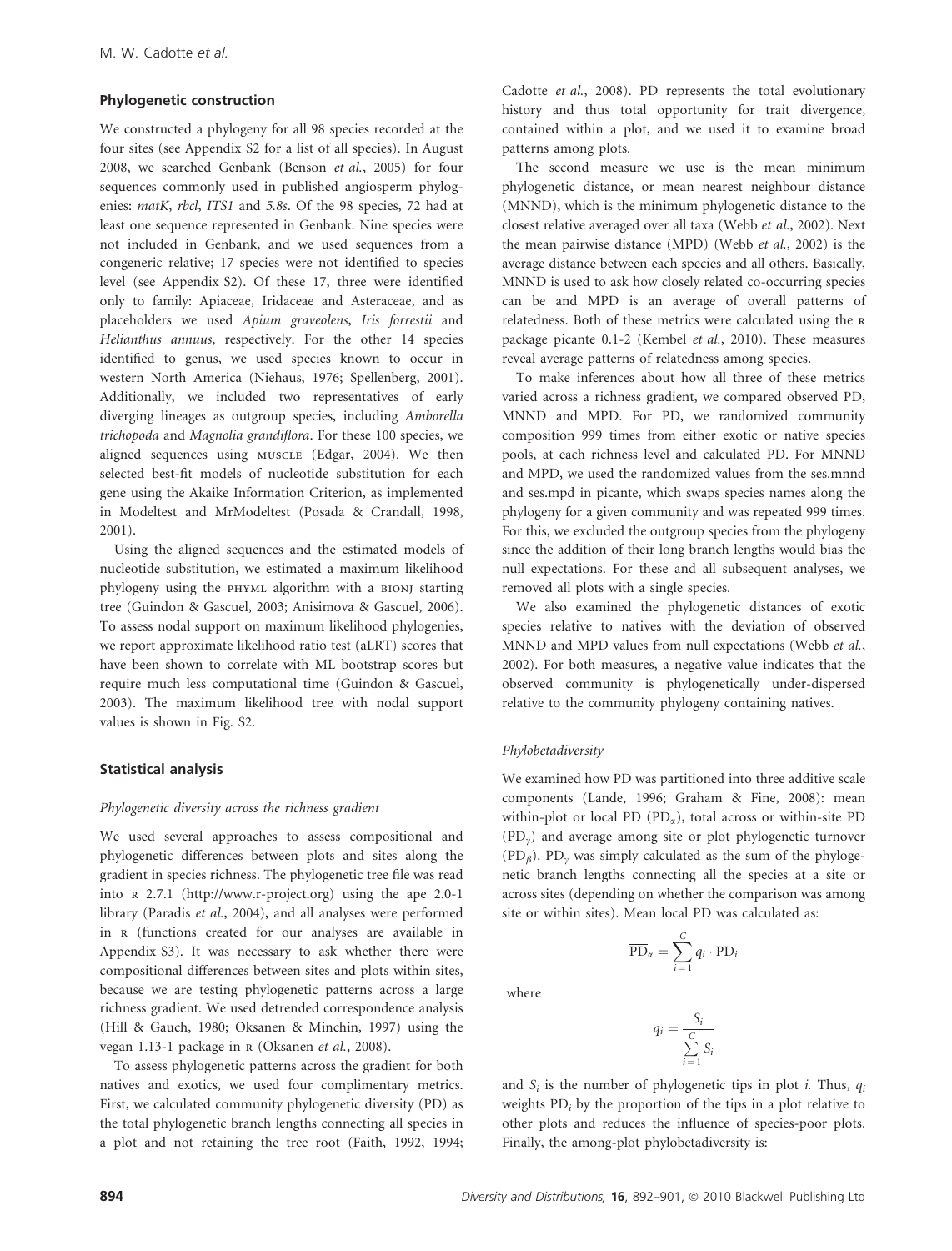$$
PD_{\beta} = PD_{\gamma} - \overline{PD}_{\alpha}.
$$

We compared  $\overline{PD}_{\alpha}$  and  $PD_{\beta}$  values to those from 999 randomizations where species names were shuffled across the entire phylogeny. Site and community phylogenies were then extracted from the randomized tree and used to calculate null  $\overline{PD}_{\alpha}$  and PD<sub> $\beta$ </sub>. R scripts to calculate phylobetadiversity are available in Appendix S3.

## Abundance and occupancy patterns across the richness gradient

To test for a phylogenetic signal of occupancy measures, we calculated Blomberg's K (Blomberg et al., 2003), using code from the r package picante (Kembel et al., 2008). Blomberg's  $K$  is a measure that explicitly quantifies trait variation given the phylogeny variance–covariance matrix, against trait values expected from Brownian evolution (Blomberg et al., 2003). Values near 0 indicate a lack of a phylogenetic signal and approximately 1 typifies Brownian character evolution (i.e. a tendency for close relatives to be very similar). We calculated K to assess whether close relatives had similar occupancy patterns for both natives and exotics. We assessed the significance of the K-values by randomly shuffling occupancy values among species 999 times and calculated 95% confidence intervals (see Cadotte et al., 2009 for R script). Thus, K-values greater than predicted by a null distribution represent close relatives having more similar occupancies than expected by chance.

## RESULTS

The four sites contained a total of 133 sampled plots. Of the four sites, Hopland contained the greatest number of species  $(n = 42)$ , followed by Sierra (41), Jasper Ridge (34) and McLaughlin (16). Hopland also had the greatest average plot richness ( $\bar{x}$  = 18.92, SD = 4.87), followed by Jasper Ridge  $(\bar{x} = 14.37, SD = 2.77)$ , Sierra  $(\bar{x} = 6.78, SD = 2.29)$  and McLaughlin ( $\bar{x}$  = 3.44, SD = 1.34). Furthermore, plots within sites were generally much more compositionally similar to one another than to plots from other sites (Fig. S3). Plots from McLaughlin had the highest among-plot similarity, while plots within Sierra tended to show the greatest compositional differences (Fig. S3). These compositional differences appeared to have a minimal relationship with precipitation or elevation, although with four sites statistical testing is not informative.

## Relatedness of exotic to native communities

The biomass of the communities sampled in this study tended to be dominated by exotic species, especially annual grasses. Individual plots ranged from 33.3% to 92.8% ( $\bar{x} = 66.8\%$ ) exotic species, with Jasper Ridge having the greatest number of exotics relative to natives ( $\bar{x}_{\text{exotic}} = 12.07$ , SD<sub>exotic</sub> = 2.39;  $\bar{x}_{\text{native}} = 2.47$ ,  $SD_{\text{native}} = 0.81$ ). Hopland was the next most invaded ( $\bar{x}_{\text{exotic}} = 10.12$ , SD<sub>exotic</sub> = 3.06;  $\bar{x}_{\text{native}} = 8.81$ ,

 $SD_{\text{native}} = 2.64$ ), followed by Sierra ( $\bar{x}_{\text{exotic}} = 4.90$ ,  $SD_{\text{exotic}} =$ 1.25;  $\bar{x}_{\text{native}} = 3.11$ , SD<sub>native</sub> = 1.15) and McLaughlin ( $\bar{x}_{\text{exotic}} =$ 2.56,  $SD_{\text{exotic}} = 0.73$ ;  $\bar{x}_{\text{native}} = 2.22$ ,  $SD_{\text{native}} = 0.67$ ). There was generally a positive relationship between native and exotic species richness especially across sites excluding Jasper Ridge (Fig. S4). Within sites, there was generally little correlation, and only Hopland showed a significant positive relationship  $(P < 0.05)$ . Within plots, the phylogenetic distribution of exotic species relative to all species showed under-dispersion or clumping, as indicated by negative MNND and MPD values for the exotics. Exotic species, in general, tended to be clumped in the phylogeny, falling within several major clades (e.g. Asteraceae, Caryophyllaceae and Poaceae, Fig. 1). Conversely, the natives in these communities tended to have positive MNND and MPD values and were thus over-dispersed.

#### Phylogenetic diversity across the richness gradient

We examined how patterns of phylogenetic distances varied across a gradient in species richness. For both exotics and natives, community PD increased with increasing community richness (Fig. 2) as phylogenetic branches were added with new taxa. However, the exotic subcommunities contained lower PD than expected from randomized communities of equal size (Fig. 2a). Species-poor communities contained especially low PD, relative to the null models. However, native species subcommunities generally follow the null distribution and tend to have greater PD than the null distribution (Fig. 2b). Further, for the exotic subcommunities, low richness plots had low MNND (Fig. 3a), and MPD (Fig. 3b) compared to null communities. Again, deviation from the null is greatest for species-poor communities, and native assemblages were much less likely to be under-dispersed (Fig. 3).

When we examined sites individually (Fig. S5), some of the patterns apparent in Fig. 3 are weakened. Within-site MPD for species-poor communities  $( $8$  spp m<sup>2</sup>)$  is below the null communities in McLaughlin and Sierra but not in Hopland and Jasper (Fig. S5). This is likely due to the fact that minimum community richness for plots within Hopland and Jasper are generally high and even more species-rich than the most species-rich communities within McLaughlin or Sierra. For all sites, MNND is generally lower than the null expectation.

## Phylobetadiversity

When we partitioned PD into the additive components ( $\alpha$ ,  $\beta$ ) and  $\gamma$ ), the exotic subcommunities generally had lower PD<sub> $\beta$ </sub>, relative to  $PD_{\alpha}$  (Fig. 4), indicating larger ranges for individual exotic species across the spatial gradient. Further, exotic  $PD_{\alpha}$ was higher than  $PD_\beta$  for Hopland and Jasper Ridge (Fig. 4a). Native species in communities had much higher  $PD_\beta$  among sites than exotics (Fig. 4b). Further, within sites, the native subcommunities had equal proportions of  $PD_{\alpha}$  and  $PD_{\beta}$  for all sites but Sierra, which had a high  $PD_B$  (Fig. 4b).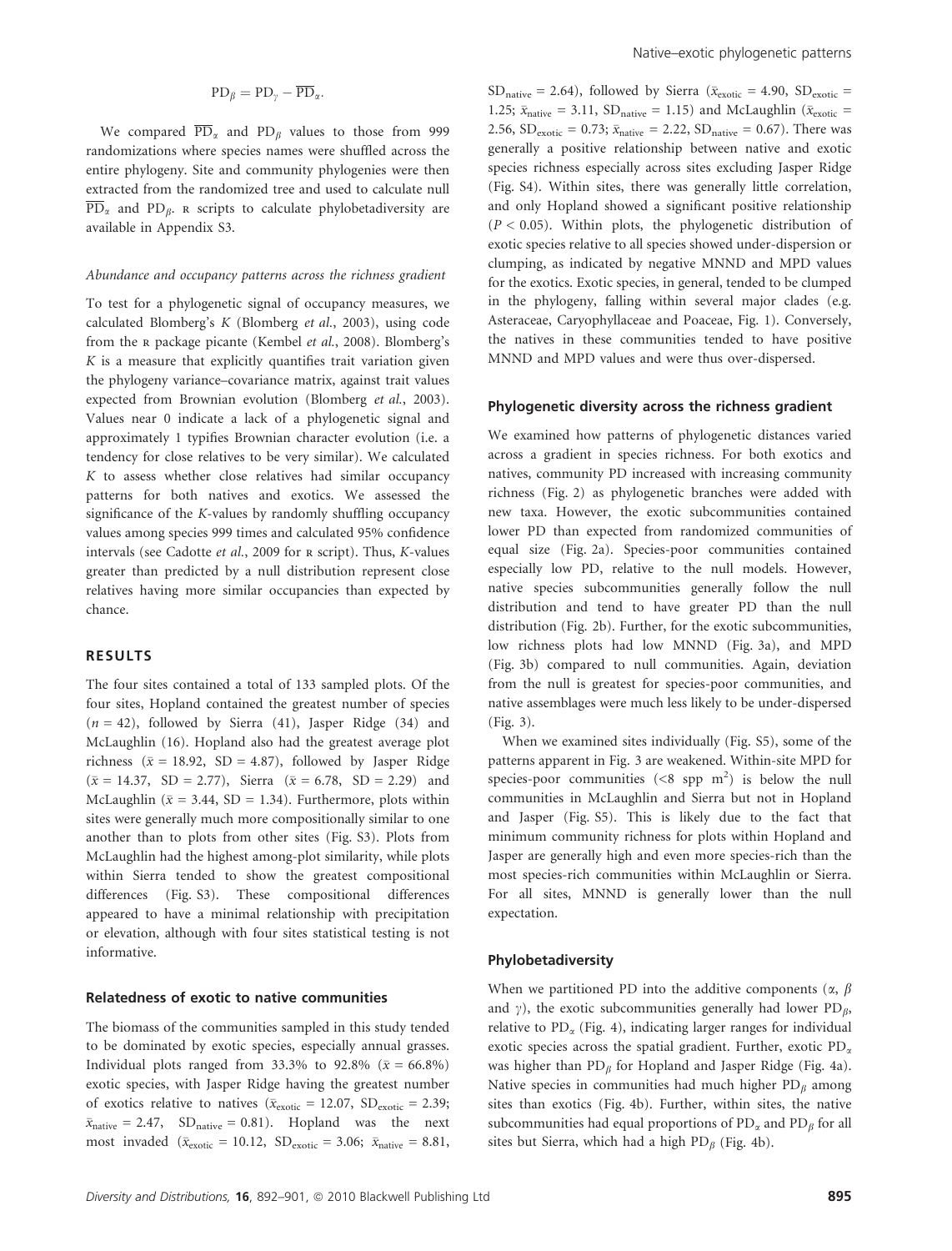

Figure 1 The maximum likelihood molecular phylogeny for the species (or congeners) observed in this study. Species in bold are exotic, and the two grey species represent anciently diverging lineages used as outgroups.



Figure 2 The relationship between plot phylogenetic diversity (PD) and species richness for the exotics (a) and natives (b). Sites where plots are located are indicated. The solid lines show mean PD from 999 randomizations at each species richness level, and dashed lines show the 95% confidence interval.

The high  $PD_\beta$  among sites appears to be driven by the turnover of some deeper clades (Fig. 5). Specifically, Hopland contained many Fabaceae, Caryophyllaceae and members of the Asparagales relative to other sites, while McLaughlin plots were missing key clades (Fabaceae, Asteraceae and Apiaceae). However, some grasses were extremely widespread, leading to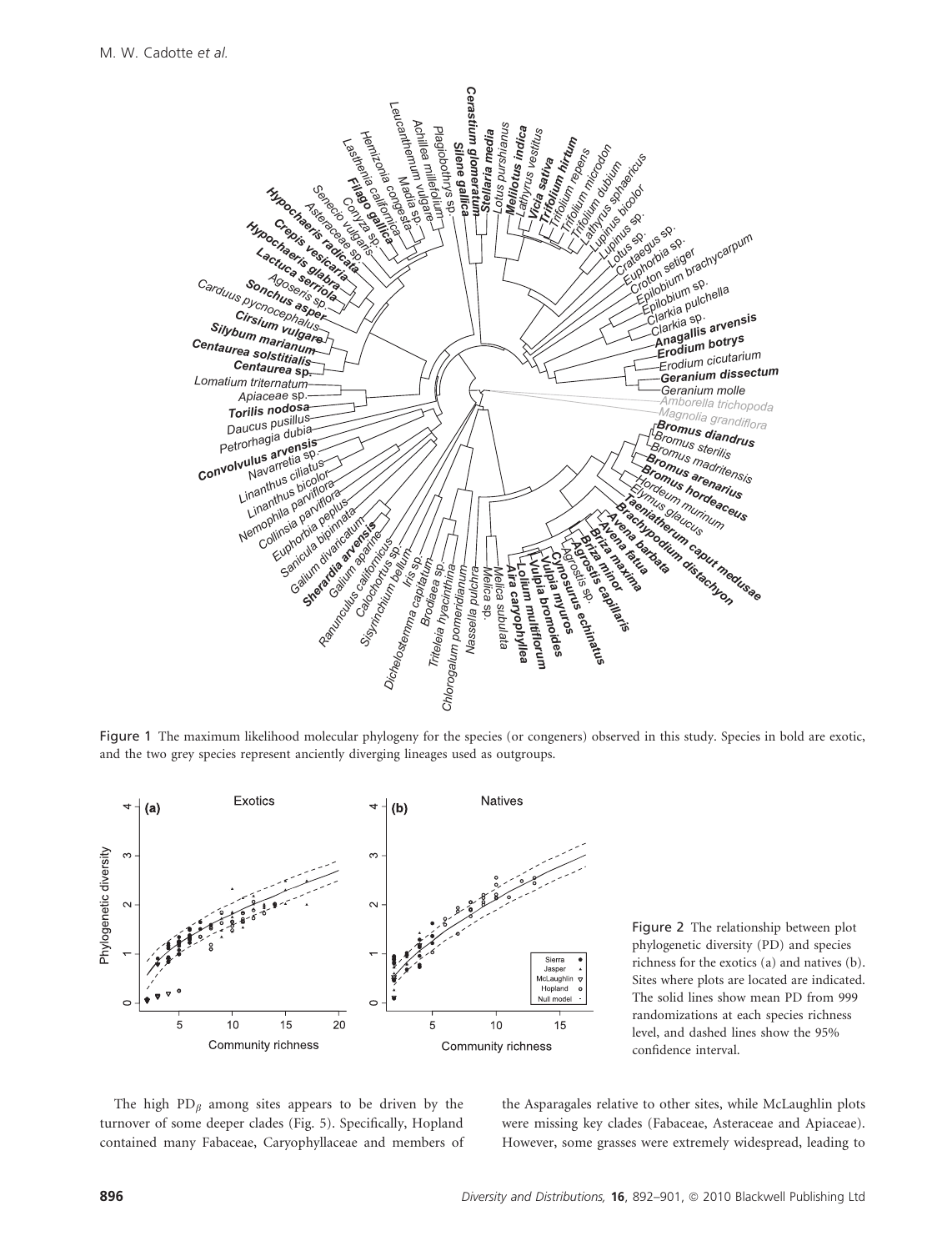Figure 3 The relationship between two plot-level distance-based metrics [a, c – mean minimum phylogenetic distance (MNND) and b, d – mean pairwise distance (MPD)] and species richness for exotics (top row) and natives (bottom row). Sites in which plots are located are indicated. The solid lines show mean values from 999 randomizations at each species richness level, and dashed lines show the 95% confidence interval.



Figure 4 Patterns of phylogenetic diversity at alpha (plot), beta (among plot) and gamma (site) scales for the exotics (a) and natives (b). Open symbols indicate mean diversity values from 999 randomized communities.

little turnover among the grasses and providing a likely explanation for the lack of a pattern in the nearest neighbour distance among plots within and between sites.

## Abundance and occupancy patterns across the richness gradient

There was a strong correlation between the number of sites occupied by individual exotic species and their abundance (mean percent cover, Fig. 6a) across all sites  $(r = 0.589,$  $P < 0.001$ ) and among plots at Hopland  $(r = 0.671,$  $P = 0.0012$ ), Jasper Ridge ( $r = 0.457$ ,  $P = 0.019$ ) and Sierra  $(r = 0.671, P = 0.0034)$ , but not at McLaughlin  $(r = 0.595,$  $P = 0.159$ ). The native subcommunities did not show any significant relationship between abundance and occupancy either within or across sites ( $P > 0.05$ , Fig. 6b).

The number of sites occupied by exotic species did not show a significant phylogenetic signal either across all sites  $(P > 0.05)$  or within sites  $(P > 0.05$  for every site). Thus, close relatives of successful exotics were not more likely to be successful themselves. The native communities also lacked significant phylogenetic signal in occupancy  $(P > 0.05$  with and across all sites). Thus, close relatives do not have occupancy patterns any more similar than randomly chosen species.

# **DISCUSSION**

Here, we developed an evolutionary phylogeny of plant species to examine native and exotic co-occurrence and turnover across a species richness gradient in central and northern California. Our phylogenetically informed community analyses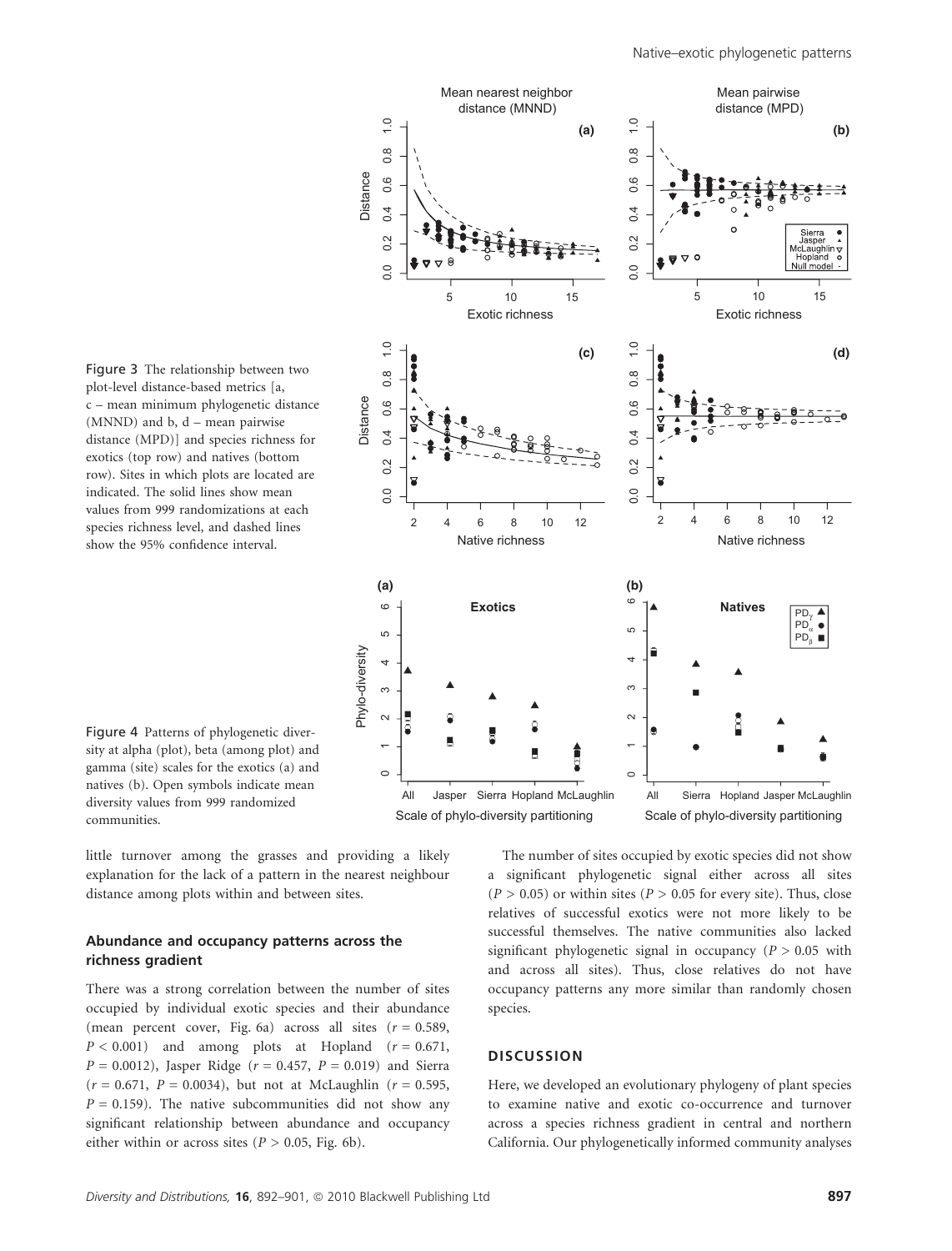

Figure 5 Clade occupancy in the four sites. Individual taxa are collapsed into higher clades to aid in visualizing higherlevel occupancy.

provide new insights into how patterns of species relatedness are influenced by the processes driving community assembly. Within plots, natives and exotics differ in their dispersion across the phylogeny; natives are generally less related than expected by chance, and exotics are generally more related than expected by chance. Exotics have much lower phylobetadiversity than natives, suggesting that clades of successful invasive species tend to be more widespread than those within the native flora. This homogenization of PD represents a change in how diversity is spatially distributed (Mckinney & Lockwood, 1999; Mckinney, 2004; Winter et al., 2009). Central California

grasslands have gone from communities with high evolutionary specialization and diversity to invaded communities containing species from a few successful clades.

There are two key differences between native and exotic subcommunities that seem to drive these results. First, exotic subcommunities are phylogenetically clustered, while native subcommunities tend to be phylogenetically diverse  $(MNND_{exotics} (SD) = 0.184 (0.08); MNND_{native} (SD) = 0.485$ (0.21)). The second key difference is the spatial phylogenetic turnover. Across the four sites, exotics tended to have lower phylogenetic turnover compared to within-plot PD, whereas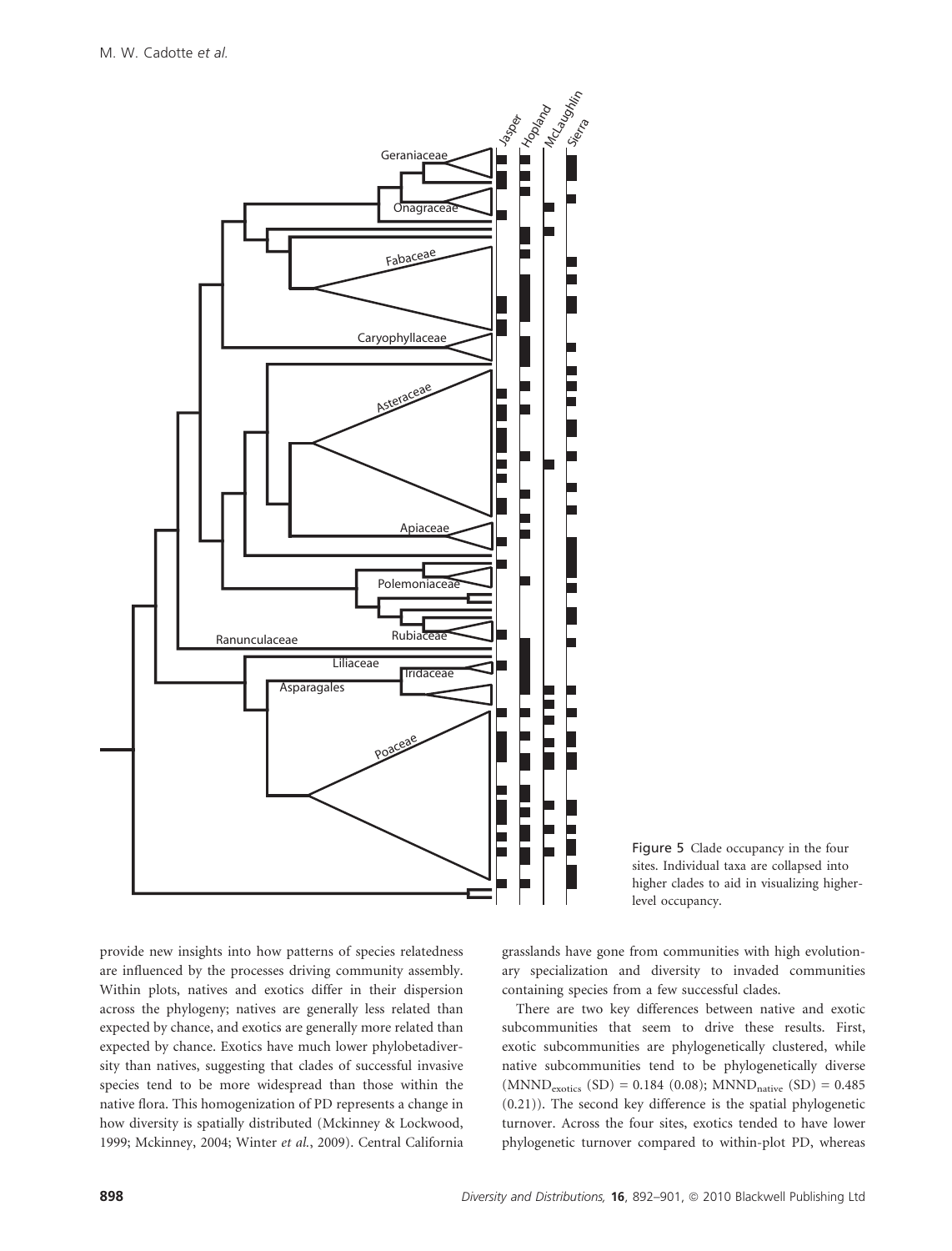

Figure 6 Correlation between the number of plots a species inhabits within each of the four sites and its mean abundance (percent cover) for the exotics (a) and natives (b).

average native phylogenetic turnover among plots was equal to mean native within-plot PD (except for Sierra). Sierra, where  $PD_B \gg PD_{\alpha}$  is likely an exception because blocks are scattered widely across the landscape and likely span more environmental variability than plots within the other sites and thus showed greater composition variation among plots (Fig. S2).

Exotic species are more consistently represented across all study sites than natives. These exotics tend to be closely related (see Fig. 1) and have spread across large spatial extents without much apparent influence from local environments, whereas the majority of native lineages are spatially restricted, perhaps to particular environments (Strauss et al., 2006). The smaller native range arises from the high diversity of endemism and relict species isolated in glacial refuges (Stebbins & Major, 1965; Raven & Axelrod, 1978; Calsbeek et al., 2003). This suggests that the longer evolutionary history of natives in this environment has led to stronger matches between traits and local conditions compared to the exotics (Questad & Foster, 2008).

Supporting this, exotics found in many plots had, on average, higher local abundances than exotics with more restricted ranges, consistent with classic spread models where local dynamics influence propagule availability and therefore range sizes (Skellam, 1951; Holt et al., 1997). In contrast, the number of sites and mean abundances were decoupled for native species, indicating a stronger role of environmental heterogeneity. Alternatively, the breakdown of an occupancy– abundance relationship in the natives could result from native abundance declining in response to the spread of exotics.

An important future direction to extend this work will be to explicitly consider the critical functional traits that influence community assembly and underlie the emergent phylogenetic community patterns (Cavender-Bares et al., 2009). Species traits simultaneously influence where species occur across gradients (i.e. beta niche) and how they partition niches within habitats (i.e. alpha niche); this habitat/trait knowledge can help delineate the phylogenetic scales driving patterns (Silvertown et al., 2006; Cavender-Bares et al., 2009). For example, while convergent traits may be critical for determining the pool of potential community members (e.g. herbaceous annuals in disturbed systems), other conserved traits may be critical for understanding which species are likely to coexist at local scales. Further, by knowing the phylogenetic scale at which various traits are conserved, we can develop more well-informed null expectations about phylogenetic clustering or over-dispersion (Kraft et al., 2007).

## CONCLUSIONS

Overall, we found that exotic lineages are phylogenetically clustered and have large ranges, suggesting that range size is determined by dispersal and not by environmental filtering. In contrast, native species are phylogenetically diverse within local communities, suggesting local niche partitioning, but have high phylogenetic turnover among sites, suggesting a relatively strong importance of habitat filtering at larger spatial scales for this subcommunity. In addition, species-poor communities tend to be composed of closely related species because of the increasing dominance of the phylogenetically clustered exotic species across a gradient of declining species richness.

These results show that native–exotic status can alter how evolutionary information relates to patterns of within- and among-community diversity and can lead ecologists to differing conclusions of the relative importance of habitat filtering and niche partitioning for influencing patterns of diversity. Given modern global change, there is a critical role for understanding these controls and influences on community assembly.

# ACKNOWLEDGEMENTS

M.W.C. thanks Todd Oakley and Jonathan Davies for discussions on phylogenetic trees. Luis F. Madriñán generously produced the location map. For M.W.C., part of this work was conducted while a Postdoctoral Associate at the National Center for Ecological Analysis and Synthesis, a Center funded by NSF (Grant #DEB-0553768), the University of California, Santa Barbara, and the State of California, and he was also funded by NSERC (#386151). Project support for E.T.B. and E.W.S. was provided, in part by NSF/NIH EID 05-25666, and this work was generated using data from the Nutrient Network collaborative experiment, funded at the site scale by individual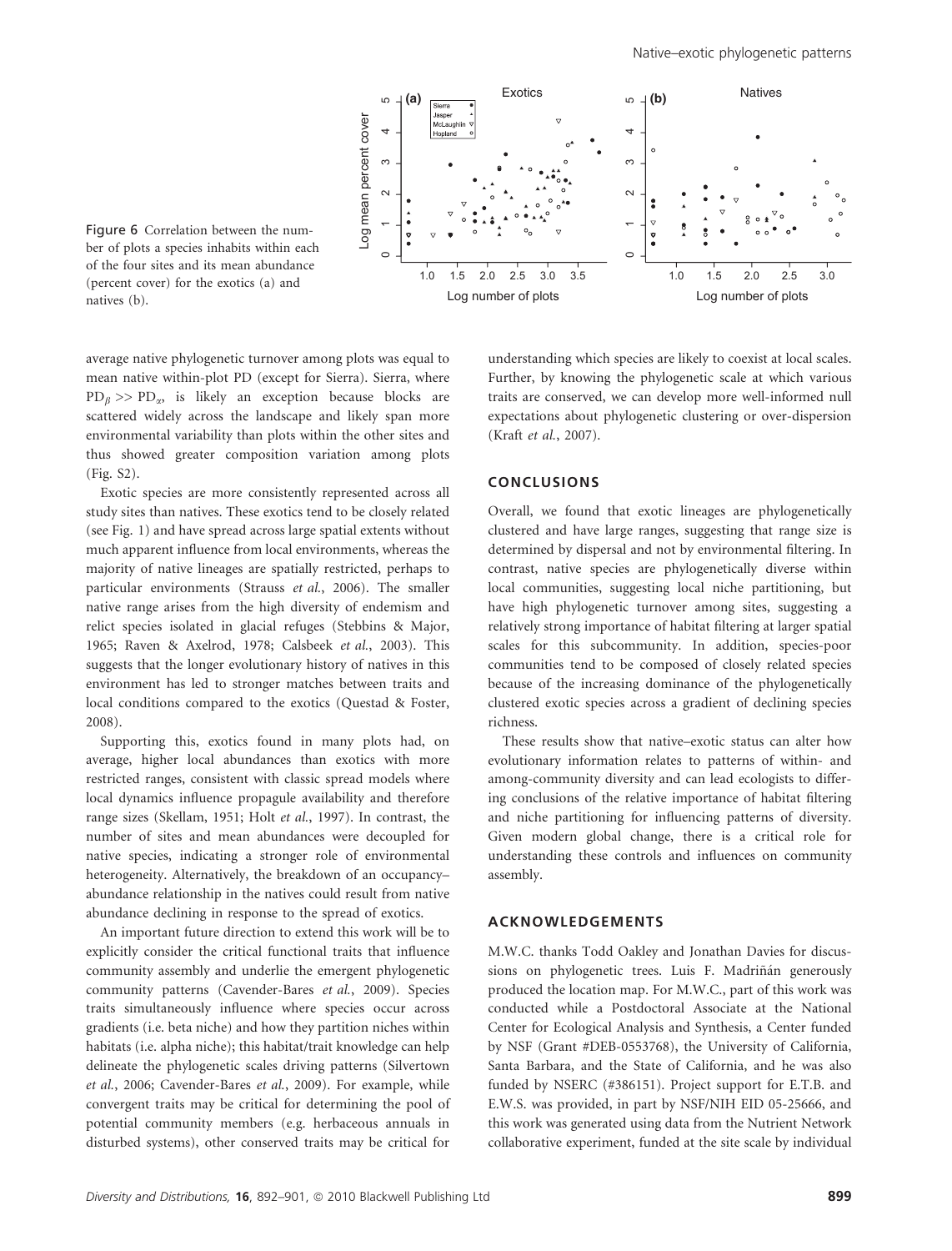researchers and coordinated through Research Coordination Network funding from NSF to E.T.B. and E.W.S. (Grant #DEB-0741952).

# REFERENCES

- Anisimova, M. & Gascuel, O. (2006) Approximate likelihood ratio test for branches: a fast accurate and powerful alternative. Systematic Biology, 55, 539–552.
- Benson, D.A., Karsch-Mizrachi, I., Lipman, D.J., Ostell, J. & Wheeler, D.L. (2005) Genbank. Nucleic Acids Research, 33, D34–D38.
- Berlow, E.L. (1997) From canalization to contingency: historical effects in a successional rocky intertidal community. Ecological Monographs, 67, 435–460.
- Blomberg, S.P., Garland, T. & Ives, A.R. (2003) Testing for phylogenetic signal in comparative data: behavioral traits are more labile. Evolution, 57, 717–745.
- Cadotte, M.W., Cardinale, B.J. & Oakley, T.H. (2008) Evolutionary history and the effect of biodiversity on plant productivity. Proceedings of the National Academy of Sciences USA, 105, 17012–17017.
- Cadotte, M.W., Hamilton, M.A. & Murray, B.R. (2009) Phylogenetic relatedness and plant invader success across two spatial scales. Diversity and Distributions, 15, 481–488.
- Calsbeek, R., Thompson, J.N. & Richardson, J.E. (2003) Patterns of molecular evolution and diversification in a biodiversity hotspot: the california floristic province. Molecular Ecology, 12, 1021–1029.
- Cavender-Bares, J. & Wilczek, A. (2003) Integrating microand macroevolutionary processes in community ecology. Ecology, 84, 592–597.
- Cavender-Bares, J., Keen, A. & Miles, B. (2006) Phylogenetic structure of floridian plant communities depends on taxonomic and spatial scale. Ecology, 87, S109–S122.
- Cavender-Bares, J., Kozak, K.H., Fine, P.V.A. & Kembel, S.W. (2009) The merging of community ecology and phylogenetic biology. Ecology Letters, 12, 693–715.
- Darwin, C. (1859) The origin of the species by means of natural selection. Murray, London.
- Daubenmire, R. (1959) A canopy-coverage method of vegetation analysis. Northwest Science, 33, 43–64.
- Diez, J.M., Sullivan, J.J., Hulme, P.E., Edwards, G. & Duncan, R.P. (2008) Darwin's naturalization conundrum: dissecting taxonomic patterns of species invasions. Ecology Letters, 11, 674–681.
- Dormann, C.F., Gruber, B., Winter, M. & Herrmann, D. (2010) Evolution of climate niches in european mammals? Biology Letters, 6, 229–232.
- Edgar, R.C. (2004) Muscle: multiple sequence alignment with high accuracy and high throughput. Nucleic Acids Research, 32, 1792–1797.
- Faith, D.P. (1992) Conservation evaluation and phylogenetic diversity. Biological Conservation, 61, 1–10.
- Faith, D.P. (1994) Phylogenetic pattern and the quantification of organismal biodiversity. Philosophical Transactions of the

Royal Society of London Series B-Biological Sciences, 345, 45–58.

- Felsenstein, J. (1985) Phylogenies and the comparative method. American Naturalist, 125, 1–15.
- Graham, C.H. & Fine, P.V.A. (2008) Phylogenetic beta diversity: linking ecological and evolutionary processes across space in time. Ecology Letters, 11, 1265–1277.
- Guindon, S. & Gascuel, O. (2003) A simple, fast, and accurate algorithm to estimate large phylogenies by maximum likelihood. Systematic Biology, 52, 696–704.
- Harvey, P.H. & Pagel, M. (1991) The comparative method in evolutionary biology. Oxford University Press, Oxford.
- Helmus, M.R., Savage, K., Diebel, M.W., Maxted, J.T. & Ives, A.R. (2007) Separating the determinants of phylogenetic community structure. Ecology Letters, 10, 917–925.
- Hill, M.O. & Gauch, H.G. (1980) Detrended correspondence analysis: an improved ordination technique. Vegetatio, 42, 47–58.
- Holt, R.D., Lawton, J.H., Gaston, K.J. & Blackburn, T.M. (1997) On the relationship between range size and local abundance: back to basics. Oikos, 78, 183–190.
- Keddy, P.A. (1992) Assembly and response rules 2 goals for predictive community ecology. Journal of Vegetation Science, 3, 157–164.
- Kembel, S.W. (2009) Disentangling niche and neutral influences on community assembly: assessing the performance of community phylogenetic structure tests. Ecology Letters, 12, 949–960.
- Kembel, S.W., Cowan, P.D., Helmus, M.R., Cornwell, W.K., Morlon, H., Ackerly, D.D., Blomberg, S.P. & Webb, C.O. (2010) Picante: R tools for integrating phylogenies and ecology. Bioinformatics, 26, 1463–1464.
- Kraft, N.J.B., Cornwell, W.K., Webb, C.O. & Ackerly, D.D. (2007) Trait evolution, community assembly, and the phylogenetic structure of ecological communities. American Naturalist, 170, 271–283.
- Lande, R. (1996) Statistics and partitioning of species diversity, and similarity among multiple communities. Oikos, 76, 5–13.
- Levine, J.M. (2000) Species diversity and biological invasions: relating local process to community pattern. Science, 288, 852–854.
- Lovette, I.J. & Hochachka, W.M. (2006) Simultaneous effects of phylogenetic niche conservatism and competition on avian community structure. Ecology, 87, S14–S28.
- Mckinney, M.L. (2004) Measuring floristic homogenization by non-native plants in north america. Global Ecology and Biogeography, 13, 47–53.
- Mckinney, M.L. & Lockwood, J.L. (1999) Biotic homogenization: a few winners replacing many losers in the next mass extinction. Trends in Ecology & Evolution, 14, 450–453.
- Mitchell, C.E., Agrawal, A.A., Bever, J.D., Gilbert, G.S., Hufbauer, R.A., Klironomos, J.N., Maron, J.L., Morris, W.F., Parker, I.M., Power, A.G., Seabloom, E.W., Torchin, M.E. & Vazquez, D.P. (2006) Biotic interactions and plant invasions. Ecology Letters, 9, 726–740.